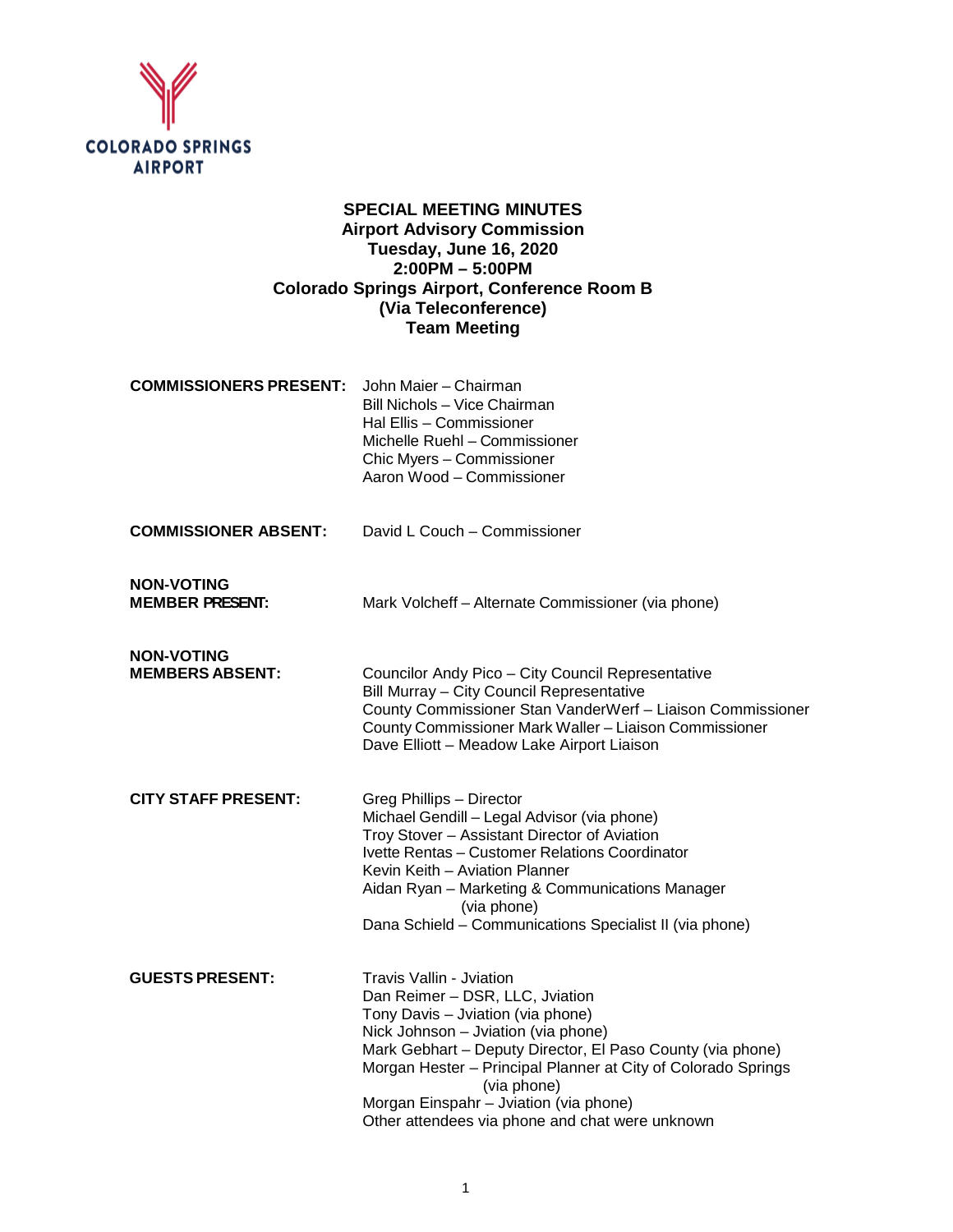### **I. MEETING CALLED TO ORDER at 2:05PM JUNE 16, 2020 by CHAIRMAN MAIER**

### **II. SPECIAL MEETING**

### **A. RetoolsCOS Status Update–** Kevin Keith

Greg Phillips gave a brief introduction and shared the special meeting was to discuss RetoolCOS and how it comes together with the Airports Land Use Compatibility Study (ALUCS). The airport has made the decision to move forward with the Land Use Compatibility Study.

Kevin Keith gave an overview of the project and shared that RetoolsCOS is an updated rewrite of the Chapter 7 City Code. The City has hired the Clarion Consultant Group to rewrite Chapter 7 in its entirety. Module I was released and made available to the public. Module II is expected to be available by the end of June 2020. Jviation is currently working on drafting an Airport Overlay Section 7.3.503 for the airport.

### **B. Land Use Study Update and RetoolsCOS Review -** Jviation

Nick Johnson, Jviation presented the Commission and guests with an in-depth overview of a planned Land Use Study that Jvaition is currently writing to propose changes to RetoolsCOS, Unified Development Code (UDC). The benefit and drive of creating a balanced Land Use Plan is to create a suitable balance between the Community needs and Compatible Airport Land Use. Also, create a balanced Land Use Plan that protects Airport Operations and future development, while allowing compatible development, and developing a legally defensible Airport and AAC project review process.

Dan Reimer, Jviation presented the Commission with a preliminary draft of the AP-O (Airport Overlay) Section 7.2.503. The purpose of the AP-O is to ensure that land use in areas of City surrounding the Colorado Springs Airport are compatible with present and projected future Airport Operations. A robust interactive discussion including both members and guest occurred.

### **III. OTHER BUSINESS**

• None

### **IV. COMMISSIONERS' COMMENTS**

- Commissioner Wood is eager to see the continued process and its final outcome.
- Commissioner Ellis suggested researching a process that would meet codes and written perimeters.

## **V. CHAIRMAN'S COMMENTS**

- Chairman Maier shared his belief that the most critical aspect of any recommendation that the Airport Advisory Commission makes to the City regarding the change in Code, is whether to go with the existing land use table or granular use table.
- Chairman Maier suggested the Commission consider all the information that was provided during today's meeting and continue discussions during the June 24, 2020 AAC meeting.